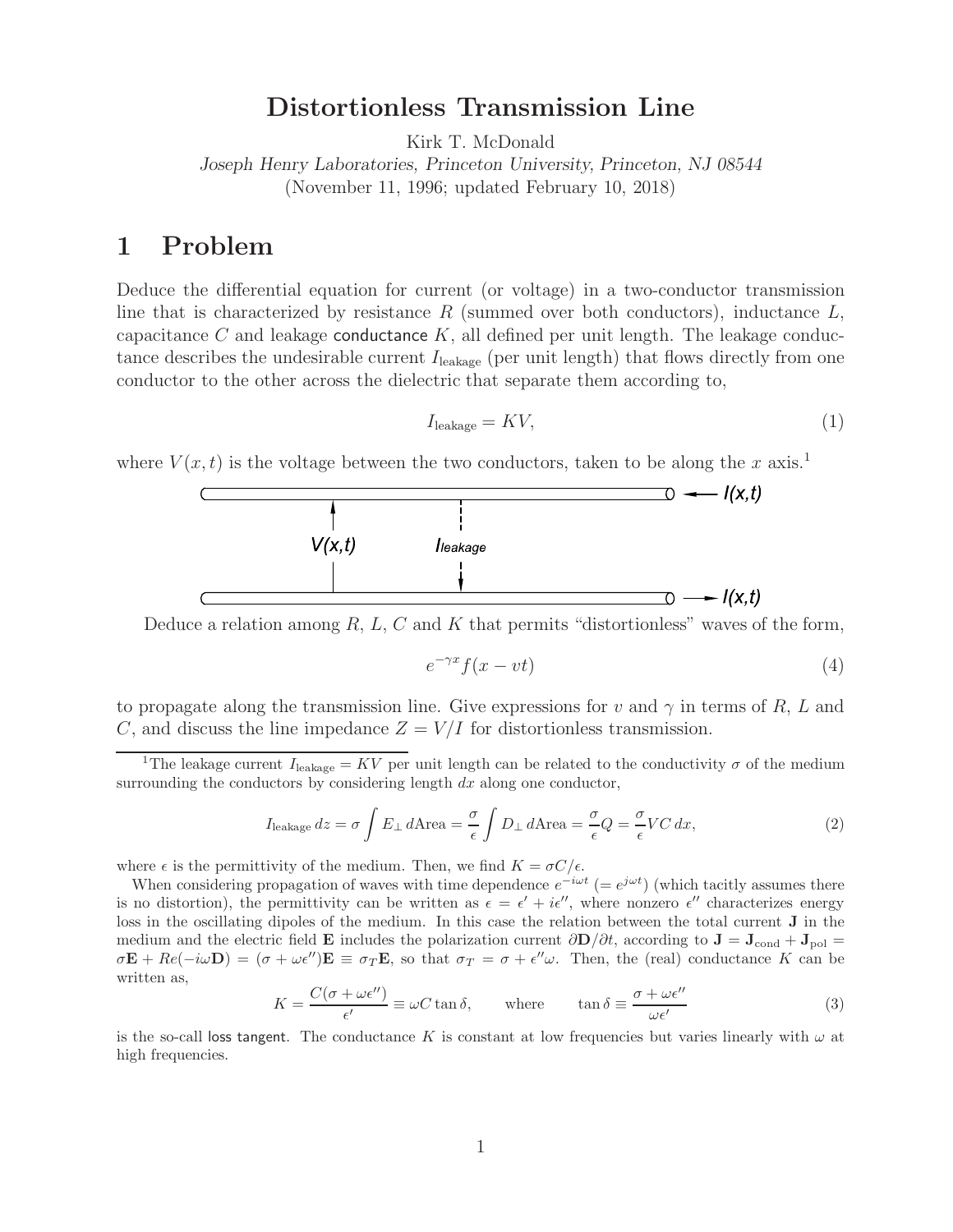# **2 Solution**

Referring to the sketch below, Kirchhoff's rule for the circuit of length dz (shown by dashed lines) tells us that,

$$
V(x) - I(R dx) - V(x + dx) - (L dx) \frac{\partial I}{\partial t} = 0, \quad \text{or} \quad -\frac{\partial V}{\partial x} = L \frac{\partial I}{\partial t} + IR. \quad (5)
$$
  
\n
$$
V(x, t)
$$

Next, the charge  $dQ$  that accumulates on length  $dx$  of the upper wire during time  $dt$  is  $(C dx) V$  in terms of the difference V in voltage between the wires, which also can be written in terms of currents as,

$$
Q = (C dx) dV = [I(x) - I(x + dx) - I_{\text{leakage}} dx] dt, \qquad \text{so} \qquad -\frac{\partial I}{\partial x} = C \frac{\partial V}{\partial t} + KV. \tag{6}
$$
\n
$$
\begin{array}{c|c|c}\n & \downarrow & \downarrow & \downarrow & \downarrow & \downarrow & \downarrow & \downarrow \\
\hline\n\end{array}
$$
\n
$$
I(\mathbf{x} + \mathbf{d}\mathbf{x}, \mathbf{t}) \qquad \qquad \downarrow
$$
\n
$$
I(\mathbf{x} + \mathbf{d}\mathbf{x}, \mathbf{t}) \qquad \qquad \downarrow
$$

Together these imply the desired wave equation,

$$
\frac{\partial^2 I}{\partial x^2} = LC \frac{\partial^2 I}{\partial t^2} + (RC + KL) \frac{\partial I}{\partial t} + KRI.
$$
\n(7)

We seek solutions of the form,

$$
I = e^{-\gamma x} f(x - vt),\tag{8}
$$

for which,

$$
\frac{\partial I}{\partial t} = -ve^{-\gamma x} f', \quad \text{and} \quad \frac{\partial^2 I}{\partial t^2} = v^2 e^{-\gamma x} f'', \tag{9}
$$

while,

$$
\frac{\partial I}{\partial x} = -\gamma e^{-\gamma x} f + e^{-\gamma x} f', \qquad \text{so} \qquad \frac{\partial^2 I}{\partial x^2} = \gamma^2 e^{-\gamma x} f - 2\gamma e^{-\gamma x} f' + e^{-\gamma x} f''.
$$
 (10)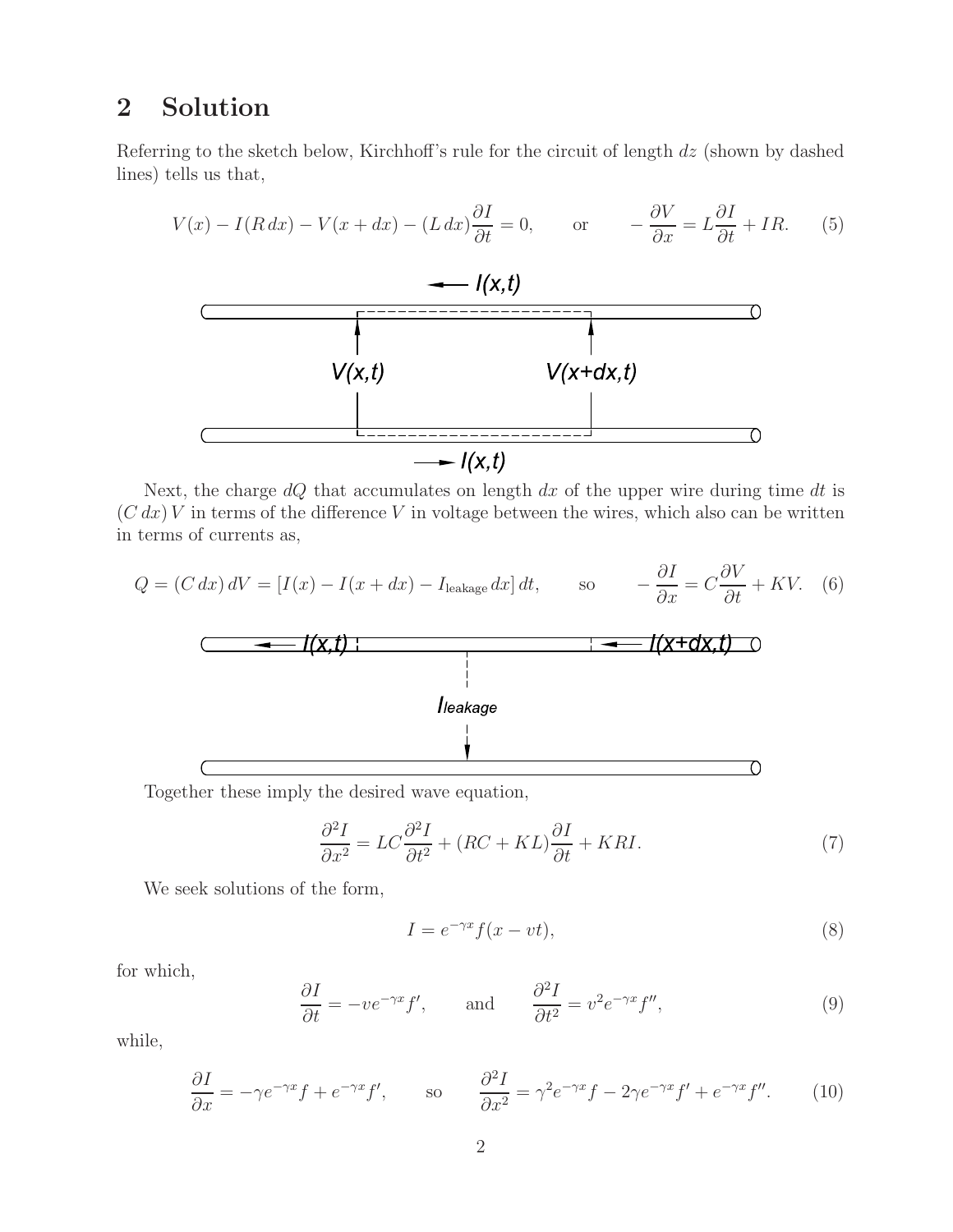Inserting these into the wave equation we find,

$$
\gamma^{2} f - 2\gamma f' + f'' = KRf - v(RC + KL)f' + v^{2} L C f''.
$$
\n(11)

This should be true for an arbitrary function  $f$ , so the coefficients of each derivative of  $f$ must separately be equal,

$$
\gamma = \sqrt{KR}
$$
,  $2\frac{\gamma}{v} = RC + KL = 2\sqrt{RCKL}$ , and  $v = \sqrt{\frac{1}{LC}}$ , (12)

where we have used the first and third relations in obtaining the second form of the second. In general,  $a + b \neq 2\sqrt{ab}$ ; this only holds when  $a = b$ . So, we deduce the desired condition,

$$
RC = KL,\tag{13}
$$

for distortionless telegraphy.<sup>2</sup> With this condition, we can re-express  $\gamma$  as  $\gamma = R\sqrt{C/L}$ .

Finally, we consider the impedance  $Z = V/I$ , assuming the line to be driven sinusoidally with time dependence  $e^{-i\omega t}$  (=  $e^{j\omega t}$ ). For this, we suppose that  $V = V_0 e^{-\gamma x} e^{i(kx-\omega t)}$  and  $I = V/Z$ , where the wave number k is related by  $k = \omega/v = \omega\sqrt{LC}$ . Using these forms<sup>3</sup> in eqs. (5) and (6) we find that,

$$
Z = \sqrt{\frac{R - i\omega L}{K - i\omega C}} = \sqrt{\frac{L}{C} \frac{(RC/KL)K^2 + \omega^2 C^2}{K^2 + \omega^2 C^2} + i\omega \frac{RC - KL}{K^2 + \omega^2 C^2}} \left( = \sqrt{\frac{R + j\omega L}{K + j\omega C}} \right). \tag{14}
$$

Not only is the line impedance purely real, with value  $Z = \sqrt{L/C}$ , when both R and K are zero, but also when condition (13) for distortionless transmission is satisfied.

**Remarks**: A typical cable has  $RC \gg KL$  at low frequencies, where K is constant. It costs a lot to reduce  $RC$ , although this was the direction of industry prior to Heaviside. He noted that one shouldn't even try to reduce leakage  $K$ , so long as the signal is not attenuated until it is undetectable – and the distortion-free condition makes it much easier to detect small signals. Rather one should increase the inductance, or leakage, or both! This counterintuitive result did not sit well with industry leaders, who, needless to say, were little guided by partial differential equations.

At high frequencies the conductance  $K$  rises linearly with frequency, so there is always a particular (high!) frequency at which condition  $(13)$  is satisfied, and Z is purely real, without inductive loading of the line.

<sup>&</sup>lt;sup>2</sup>The condition (13) is equivalent to the statement that the resistive losses per unit length,  $|I|^2 R/2$ , are equal to the leakage-current (dielectric) losses per unit length,  $|I_{\text{leakage}}|^2/2K = |V^2| K/2$ .

<sup>3</sup>These forms are "exact" solutions to the wave equation (7) only if the distortionless condition (13) holds, although eq. (14) follows in general from the first-order differential equations (5)-(6) when using these forms. That is, the notion of an impedance Z associated with waves of a pure angular frequency  $\omega$  is a good approximation for lines shorter than  $1/\gamma$ , for which the wave equation (7) is well satisfied by waves of the form  $V = V_0 e^{-\gamma x} e^{i(kx - \omega t)}$  and  $I = V/Z$ .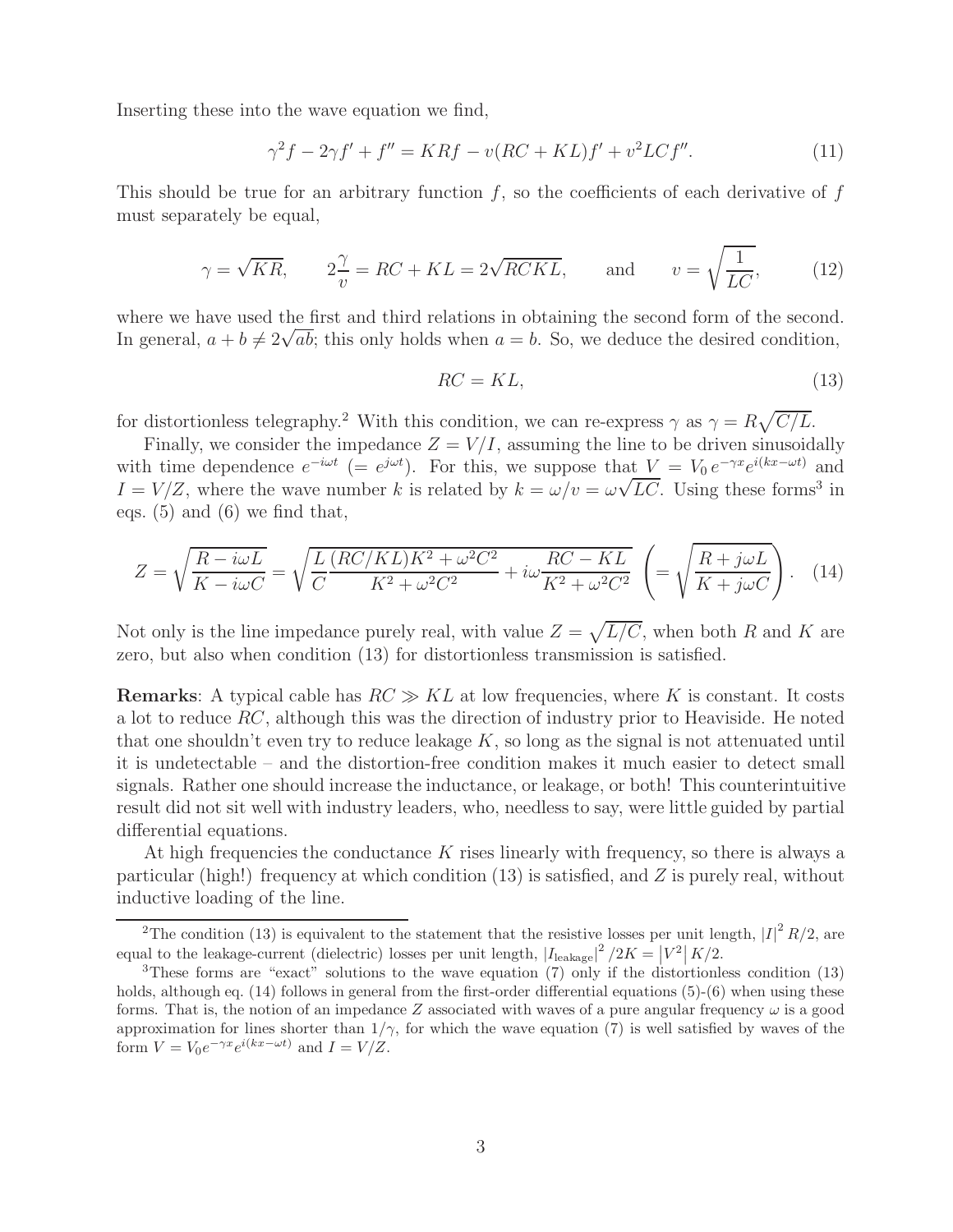### **A Appendix: Historical Note**

A wave equation for charge and current on a single wire was first given by Kirchhoff [1, 2] (1857) in the context of Weber's electrodynamics [3]. The consideration of a single wire by Kirchhoff followed the practice of telegraphy at the time [4]-[8], in which only a single wire appeared to be involved, and the role of the ground/earth as a return path to "complete the circuit" was not yet recognized,<sup>4</sup> as were neither the capacitance between the wire and ground/earth nor the self inductance of the wire  $+$  ground circuit.

Weber followed Neumann (1845) [9] who had introduced the concept of mutual inductance M of two circuits (but not the self inductance  $L$  of a single circuit), as well as the vector potential **A**. For example, the magnetic flux  $\Phi_{12}$  through circuit 1 due to current  $I_2$  in circuit 2 is related by  $\Phi_{12} = M_{12}I_2 = \int \mathbf{B}_2 \cdot d\mathbf{A} \mathbf{r} \mathbf{e} \mathbf{a}_1 = \oint \mathbf{A}_2 \cdot dI_1$ . We would now add that the integral form of Faraday's law then tells us that if current  $I_2$  varies with time, a (scalar)  $\mathcal{EMF}$  is induced in circuit 1 related by  $\mathcal{E}_{12} = -\Phi_{12} = -M_{12}I_2$ . However, Neumann, Weber and Kirchhoff did not say this, but rather emphasized the (vector) electromotive) force (*electromotorische Kraft*) of one current element on another, and that the (scalar)  $\mathcal{EMF}$  on current element 1 due to changes in current element 2 is related by  $\mathcal{E}_{12} = -k_{12} \dot{I}_2$ , where  $k_{12}$  is a geometric factor.<sup>5</sup>

Rather impressively, Kirchhoff [2] deduced a wave equation for the current and charge on current elements (conductors), finding the wavespeed to be  $c = 1/\sqrt{\epsilon_0 \mu_0}$ , where the constants  $\epsilon_0$  and  $\mu_0$  can be determined from electro- and magnetostatic experiments (Weber and Kohlsrausch  $(1856)$  [11]), and the value of c was close to the speed of light as then known. However, as Weber's electrodynamics was based on action-at-a distance, and was not a field theory in the sense of Faraday and Maxwell, Weber and Kirchhoff did not infer that, since electric waves on wire moved at light speed, light must be an electromagnetic phenomenon.

We now consider that electromagnetic waves associated with conductors are almost entirely outside the conductors, and that the wavespeed of surface charge and current densities matches the wave speed in the medium outside the conductor, *i.e.*, c in case of vacuum. Kirchhoff's argument was the first demonstration of the latter result, which holds for waves propagating parallel to the surface of a conductor of "any" shape. In this sense, Kirchhoff did not deduce the "telegrapher's equation" for transmission lines based on two, parallel conductors, for which the wave speed is  $v = 1/\sqrt{LC}$ , where L and C are the inductance and capacitance per unit length. This behavior is consistent with Kirchhoff's result because of a general (geometrical) "theorem" that  $LC = \epsilon_0 \mu_0 = 1/c^2$  for a one-dimensional transmission line, if dielectric effects can be ignored and the current flows only on the surface of the conductors. See, for example, [12, 13, 14].

The term impedance in circuit analysis was introduced by Heaviside in 1886 [15].

The kind of derivation of the "telegrapher's equation" found in textbooks today, us-

<sup>&</sup>lt;sup>4</sup>Kirchhoff mentioned the earth on p. 406 of [2] (English version), but only as a reference at zero potential, and not as a conductor.

<sup>&</sup>lt;sup>5</sup>The first analysis to relate an  $\mathcal{EMF}$  to a (self) inductance of a circuit was given in 1851 by Helmholtz [10], who gave a model of propagation of electric signals on nerves as an L-R circuit.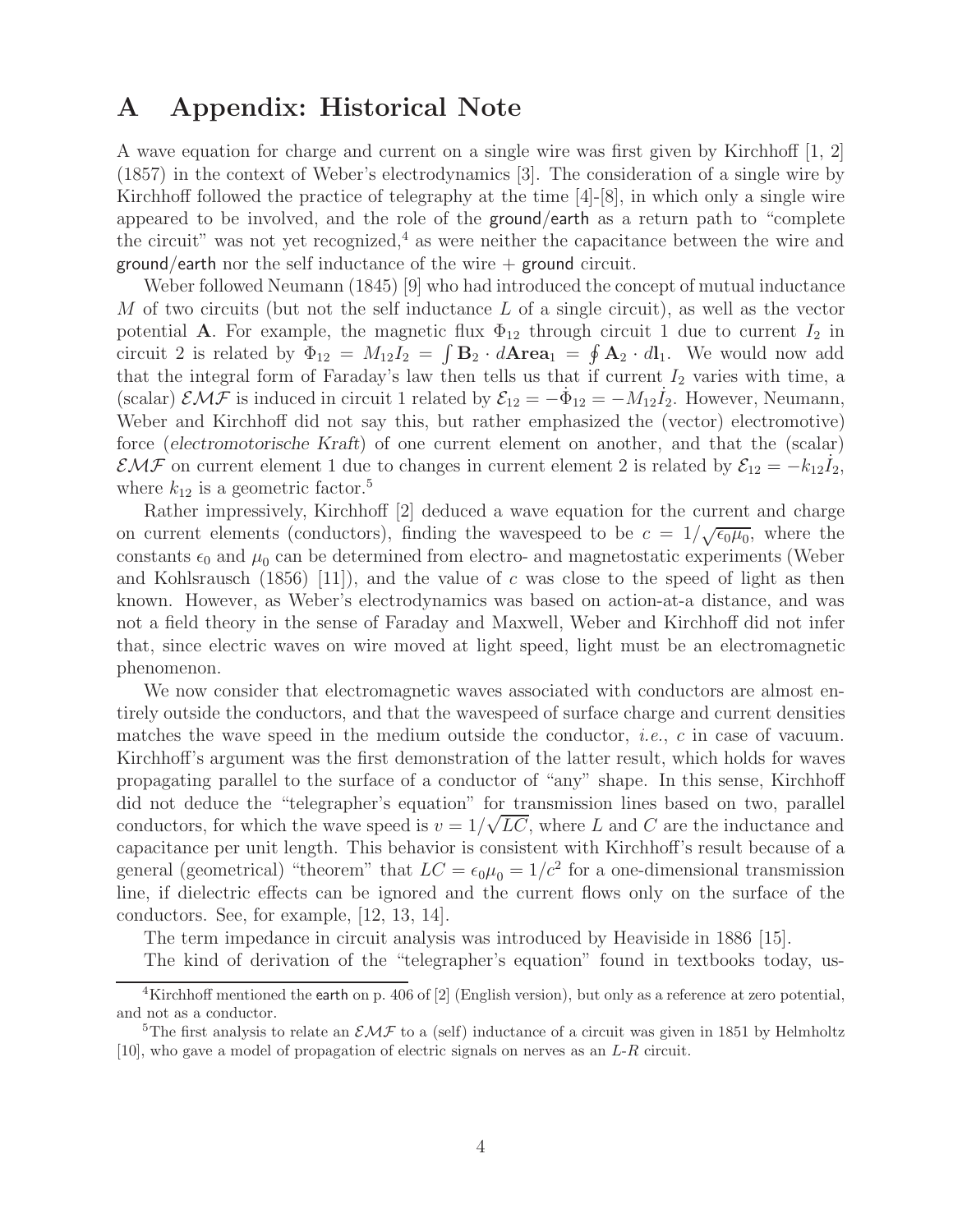ing Kirchhoff's circuit laws, was first given by Heaviside in  $1876$  [16].<sup>6,7</sup> See also [18, 19] (where  $p = d/dt$  in the latter), which mentioned Kirchhoff's derivation as transcribed by J.J. Thomson, p. 138, June 25, (1886) of [20].8

Discussion of a "distortionless" transmission line was made by Heaviside in 1887 [21],  $9$ who argued that long-distance telegraph lines (including trans-Atlantic cables) should be designed to be "distortionless". Previous cables were fairly far from this ideal, and compatible with a theory of W. Thomson (Lord Kelvin) [22] that ignored the effect of inductance (and so considered telegraphy to be a diffusion phenomenon rather than a wave phenomenon). However, long cables are expensive so there was considerable hesitation to abandon the large existing capital investment and implement the proposed improvements.<sup>10</sup> Large-scale implementation of "distortionless" telegraphy occured only after 1900 following vigorous advocacy by M. Pupin [23], for whom the physics building of Columbia U. is named.

## **References**

- [1] G. Kirchhoff, *Ueber die Bewegung der Elektricitat in Drähten*, Ann. d. Phys. Chem. **100**, 193 (1857), http://kirkmcd.princeton.edu/examples/EM/kirchhoff\_apc\_100\_193\_57.pdf *On the Motion of Electricity in Wires*, Phil. Mag. **13**, 393 (1857), http://kirkmcd.princeton.edu/examples/EM/kirchhoff\_pm\_13\_393\_57.pdf
- [2] G. Kirchhoff, *Ueber die Bewegung der Elektricität in Drähten*, Ann. Phys. Chim. **102**, 529 (1857), http://kirkmcd.princeton.edu/examples/EM/kirchhoff\_apc\_100\_193\_57.pdf http://kirkmcd.princeton.edu/examples/EM/kirchhoff\_apc\_102\_529\_57\_english.pdf
- [3] W. Weber, *Elektrodynamische Maassbestimmungen*, Abh. König. Sächs. Gesell. Wiss. 209 (1846), http://kirkmcd.princeton.edu/examples/EM/weber\_aksgw\_209\_46.pdf http://kirkmcd.princeton.edu/examples/EM/weber\_aksgw\_209\_46\_english.pdf

<sup>9</sup>Heaviside indicated his dissatisfaction with Kirchhoff's argument on p. 310 of [21]: *In treatments of electromagnetism by the German methods, a* current element *and its properties of attraction, repulsion, etc., occupy an important place. It is, however, quite an abstraction and devoid of physical significance when by itself. But the current element in our theory above, ...., is a physical reality. It is a complete electromagnetic system of itself, with the electric currents closed. To fix ideas most simply, the two conductors may a wire in an enveloping tube separated by a dielectric...*

In the last sentence above, Heaviside invented the concept of a coaxial cable.

His main point was perhaps that Kirchhoff considered only a single wire, which if straight would not form a complete circuit, so the meaning of Kirchhoff's wave equation was suspect. Nonetheless, Kirchhoff's wave equation is valid when applied to two-conductor transmission lines in which there is only one wire plus "ground" as the second conductor (and no dielectric). So, Heaviside's point should have been that Kirchhoff did not realize that his "circuit" had a second conductor.

 $10$ Indeed, the editor of the journal that published Heaviside's papers was fired for being too sympathetic to Heaviside's views that were initially quite unpopular with industry. Heaviside, who was unemployed for most of his life, could not be fired!

<sup>&</sup>lt;sup>6</sup>Heaviside denoted the resistance per unit length of the wire by r, its capacitance per unit length by c, and its inductance per unit length by s. On p. 143 of [16], Heaviside noted that in addition to the current in the wire, there is a reverse current in the earth.<br><sup>7</sup>The term telegrapher's equation was coined by Poincaré [17] (1893): d'équation des télégraphistes.<br><sup>8</sup>Heaviside's struggles to follow Kirchhoff's argument appear on

<sup>[19].</sup>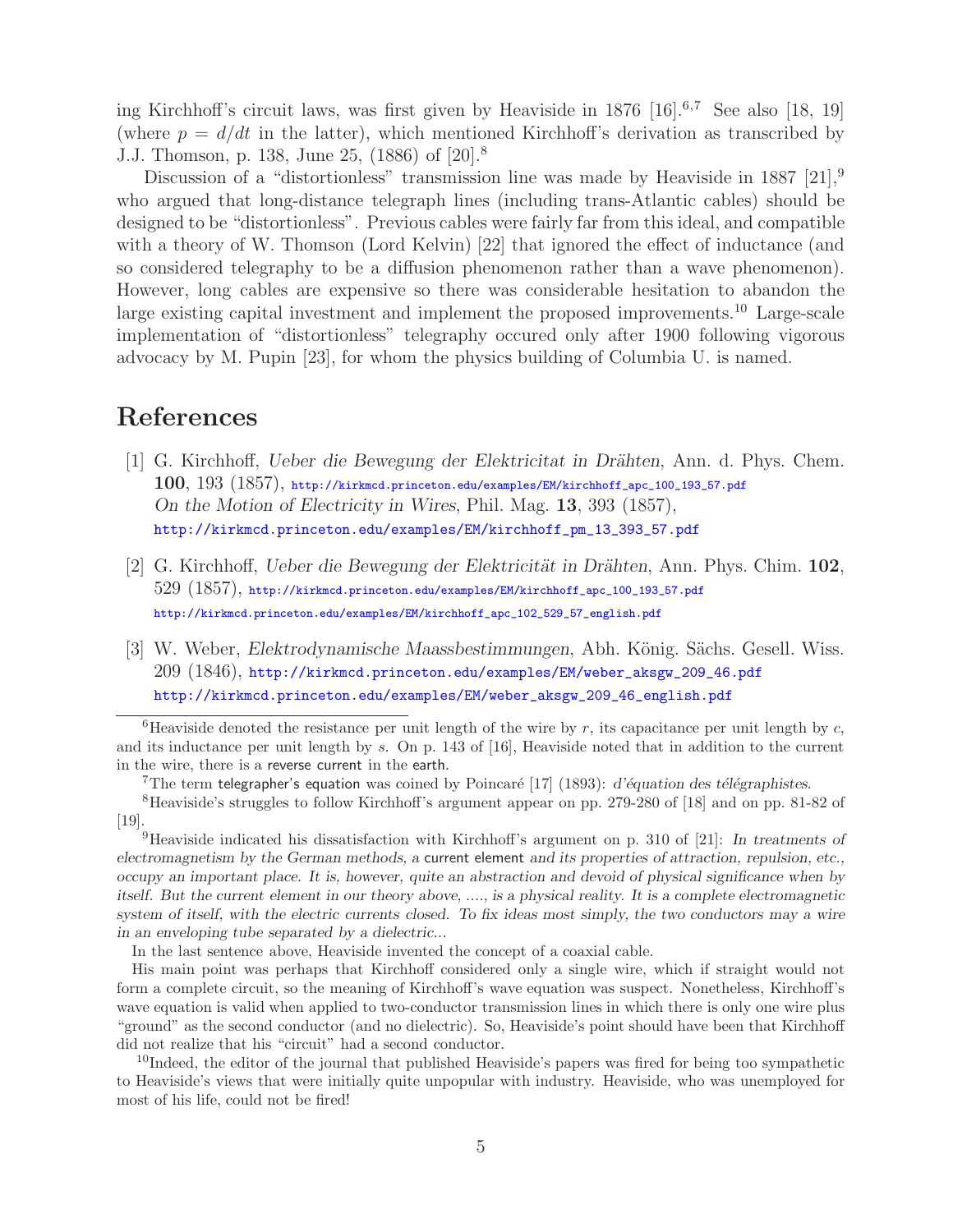- [4] E. Highton, *The Electric Telegraphy: Its History and Progress* (Weal, London, 1852), http://kirkmcd.princeton.edu/examples/EM/highton\_telegraph\_52.pdf
- [5] L. Turnbull, *The Electro-Magnetic Telegraph: with a Historical Account of Its Rise, Progress and Present Condition* (Hart, Philadelpha, 1853), http://kirkmcd.princeton.edu/examples/EM/turnbull\_telegraph\_53.pdf
- [6] G.B. Prescott, *History, Theory, and Practice of the Electric Telegraph* (Ticknor and Fields, Boston, 1866), http://kirkmcd.princeton.edu/examples/EM/prescott\_telegraph\_66.pdf
- [7] R. Sabine, *The History and Progress of the Electric Telegraph* (Lockwodd, London, 1872), http://kirkmcd.princeton.edu/examples/EM/sabine\_telegraph\_72.pdf
- [8] J.J. Fahie, *A History of Electric Telegraphy to the Year 1837* (Spon, London, 1884), http://kirkmcd.princeton.edu/examples/EM/fahie\_telegraphy\_84.pdf
- [9] F.E. Neumann, *Allgemeine Gesetze der inducirten elektrischen Ströme*, Abh. König. Akad. Wiss. Berlin **1**, 45 (1845), http://kirkmcd.princeton.edu/examples/EM/neumann\_akawb\_1\_45.pdf
- [10] H. Helmholtz, *Ueber die Dauer und den Verkauf der durch Stromesschwankungen inducirten elektrischen Str¨ome*, Ann. d. Phys. Chem. **88**, 505 (1851), http://kirkmcd.princeton.edu/examples/EM/helmholtz\_ap\_88\_505\_51.pdf
- [11] W. Weber and R. Kohlsrausch, *Ueber die Elektricitätsmenge, welche bei galvanischen Strömen durch den Querschnitt der Kette fliesst*, Ann. d. Phys. **99**, 10 (1856), http://kirkmcd.princeton.edu/examples/EM/weber\_ap\_99\_10\_56.pdf http://kirkmcd.princeton.edu/examples/EM/weber\_ap\_99\_10\_56\_english.pdf
- [12] A. F¨oppl *Theorie del Elektrizit¨at*, Vol. 1, sec. 73, p. 331 (Teubner, Leipzig, 1904), http://kirkmcd.princeton.edu/examples/EM/abraham\_foppl\_elektrizitat\_v1\_04.pdf
- [13] R. Becker, *Electromagnetic Fields and Interactions*, pp. 255-256 (Blaisdell, 1964).
- [14] K.T. McDonald, *Waves in Conducting Media*, pp. 155-157 http://kirkmcd.princeton.edu/examples/ph501/ph501lecture13.pdf
- [15] O. Heaviside, *Oscillatory impressed force at one end of a line*, Electrician **17**, 212 (1886), http://kirkmcd.princeton.edu/examples/EM/heaviside\_electrician\_17\_212\_86.pdf
- [16] O. Heaviside, *On the Extra Current*, Phil. Mag. **2**, 135 (1876), http://kirkmcd.princeton.edu/examples/EM/heaviside\_pm\_2\_135\_76.pdf
- [17] H. Poincar´e, *Sur la propagation de l'´electricit´e*, Compte Rendu Acad. Sci. **117**, 1027 (1893), http://kirkmcd.princeton.edu/examples/EM/poincare\_cras\_117\_1027\_93.pdf
- [18] O. Heaviside, *On the Self-induction of Wires—Part II*, Phil. Mag. **22**, 273 (1886), http://kirkmcd.princeton.edu/examples/EM/heaviside\_pm\_22\_273\_86.pdf
- [19] O. Heaviside, *Electrical Papers*, Vol. 2, sec. 33, pp. 81-86 (Macmillan, 1894), http://kirkmcd.princeton.edu/examples/EM/heaviside\_electrical\_papers\_2.pdf